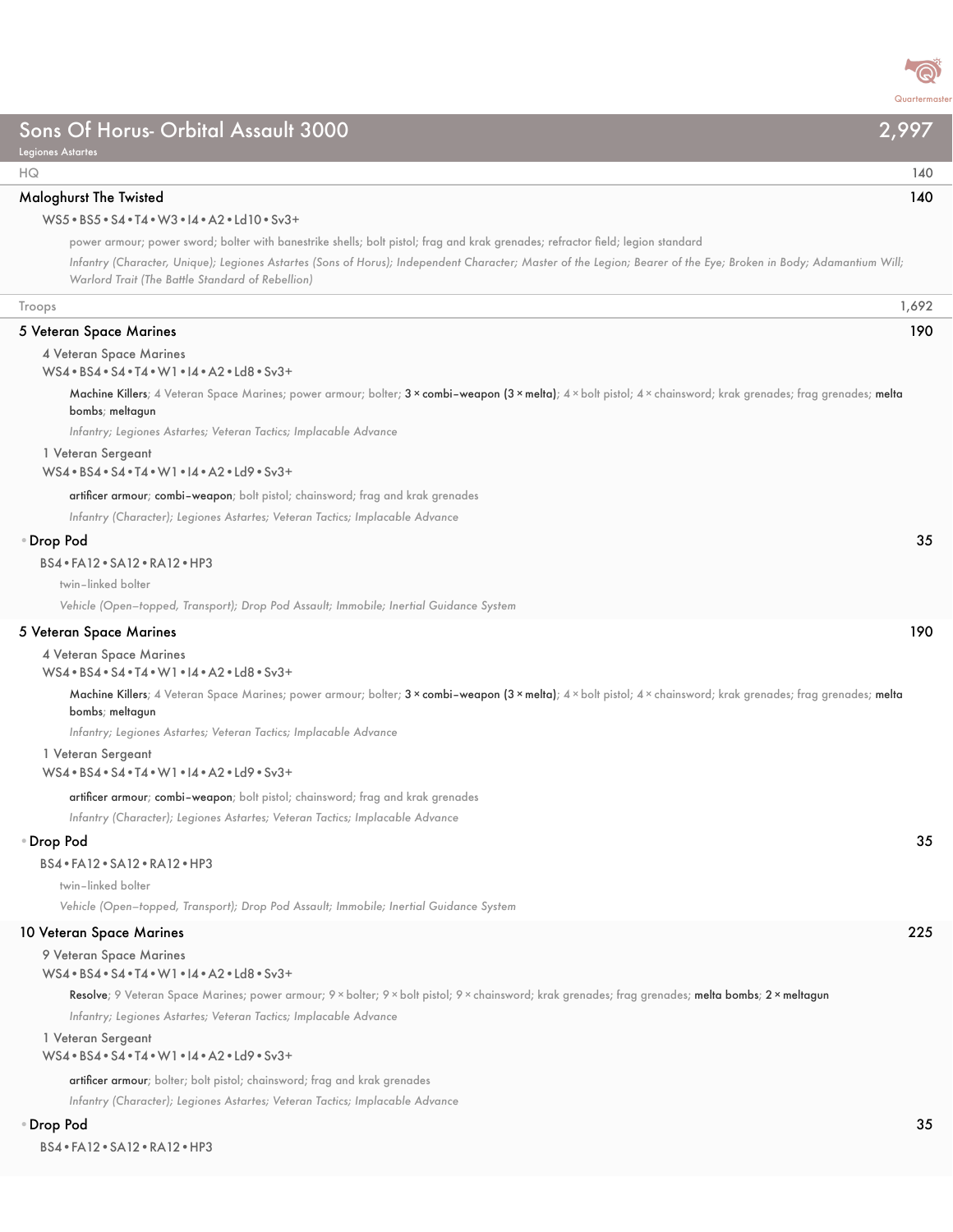| twin-linked bolter                                                                                                                                                                                                     |     |
|------------------------------------------------------------------------------------------------------------------------------------------------------------------------------------------------------------------------|-----|
| Vehicle (Open-topped, Transport); Drop Pod Assault; Immobile; Inertial Guidance System                                                                                                                                 |     |
| 10 Veteran Space Marines                                                                                                                                                                                               | 215 |
| 9 Veteran Space Marines                                                                                                                                                                                                |     |
| WS4 . BS4 . S4 . T4 . W1 . 14 . A2 . Ld8 . Sv3+                                                                                                                                                                        |     |
| Resolve; 9 Veteran Space Marines; power armour; 9 × bolter; 9 × bolt pistol; 9 × chainsword; krak grenades; frag grenades; melta bombs; 2 × flamer<br>Infantry; Legiones Astartes; Veteran Tactics; Implacable Advance |     |
| 1 Veteran Sergeant                                                                                                                                                                                                     |     |
| WS4 . BS4 . S4 . T4 . W1 . I4 . A2 . Ld9 . Sv3+                                                                                                                                                                        |     |
| artificer armour; bolter; bolt pistol; chainsword; frag and krak grenades                                                                                                                                              |     |
| Infantry (Character); Legiones Astartes; Veteran Tactics; Implacable Advance                                                                                                                                           |     |
| Drop Pod                                                                                                                                                                                                               | 35  |
| BS4 · FA12 · SA12 · RA12 · HP3                                                                                                                                                                                         |     |
| twin-linked bolter                                                                                                                                                                                                     |     |
| Vehicle (Open-topped, Transport); Drop Pod Assault; Immobile; Inertial Guidance System                                                                                                                                 |     |
| 10 Justaerin Terminators                                                                                                                                                                                               | 515 |
| WS5 . BS4 . S4 . T4 . W2 . 14 . A2 . Ld9 . Sv2+                                                                                                                                                                        |     |
| Cataphractii Terminator armour; 10 x combi-bolter; 3 x power fist; 5 x lightning claw; 2 x chainfist                                                                                                                   |     |
| Infantry; Legiones Astartes (Sons of Horus); Implacable Advance; Stubborn; Furious Charge; Favoured of Horus; Chosen Warriors                                                                                          |     |
| 8 Reavers                                                                                                                                                                                                              | 217 |
| <b>7 Reavers</b>                                                                                                                                                                                                       |     |
| $WS4 \cdot BS4 \cdot S4 \cdot T4 \cdot W1 \cdot A2 \cdot Ld8 \cdot Sv3+$                                                                                                                                               |     |
| 7 Reavers; power armour; bolt pistol; 6 x chainaxe; power fist; frag and krak grenades                                                                                                                                 |     |
| Infantry; Legiones Astartes (Sons of Horus); Assassin's Eye; Outflank                                                                                                                                                  |     |
| 1 Reaver Chieftain<br>$WS4 \cdot BS4 \cdot S4 \cdot T4 \cdot W1 \cdot A3 \cdot Ld9 \cdot Sv3+$                                                                                                                         |     |
| artificer armour; bolt pistol; chainaxe; frag and krak grenades; melta bombs                                                                                                                                           |     |
| Infantry (Character); Legiones Astartes (Sons of Horus); Assassin's Eye; Outflank                                                                                                                                      |     |
| Elites                                                                                                                                                                                                                 | 45  |
| Apothecarion Detachment                                                                                                                                                                                                |     |
| ⊕ Apothecary                                                                                                                                                                                                           | 45  |
| WS4 . BS4 . S4 . T4 . W1 . I4 . A1 . Ld8 . Sv3+                                                                                                                                                                        |     |
| power armour; bolt pistol; chainsword; frag grenades; krak grenades; narthecium                                                                                                                                        |     |
| Infantry (Character); Legiones Astartes                                                                                                                                                                                |     |
| Fast Attack                                                                                                                                                                                                            | 380 |
| Anvillus Pattern Dreadclaw Drop Pod                                                                                                                                                                                    | 115 |
| BS- • FA12 • SA12 • RA12 • HP3                                                                                                                                                                                         |     |
| frag assault launchers                                                                                                                                                                                                 |     |
| Vehicle (Hover, Flyer); Assault Vehicle; Deep Strike; Drop Pod Assault; Inertial Guidance System; Heat Blast                                                                                                           |     |
| Storm Eagle Assault Gunship                                                                                                                                                                                            | 265 |
| BS4 . FA12 . SA12 . RA12 . HP4                                                                                                                                                                                         |     |
| hull-mounted twin-linked multi-melta; hull-mounted Vengeance launcher; 2 wing-mounted twin-linked lascannon; machine spirit                                                                                            |     |
| Vehicle (Flyer, Hover, Transport); Deep Strike; Assault Vehicle                                                                                                                                                        |     |
| <b>Heavy Support</b>                                                                                                                                                                                                   | 240 |
| <b>Fire Raptor Gunship</b>                                                                                                                                                                                             | 240 |
| BS4 · FA12 · SA12 · RA12 · HP4                                                                                                                                                                                         |     |
| hull-mounted twin-linked Avenger bolt cannon; 2 x turret-mounted Reaper autocannon batteries; 4 wing-mounted Hellstrike missiles; machine spirit; extra armour                                                         |     |

*Vehicle (Flyer, Hover); Deep Strike; Strafing Run; Independent Turret Fire*

Lords of War 500